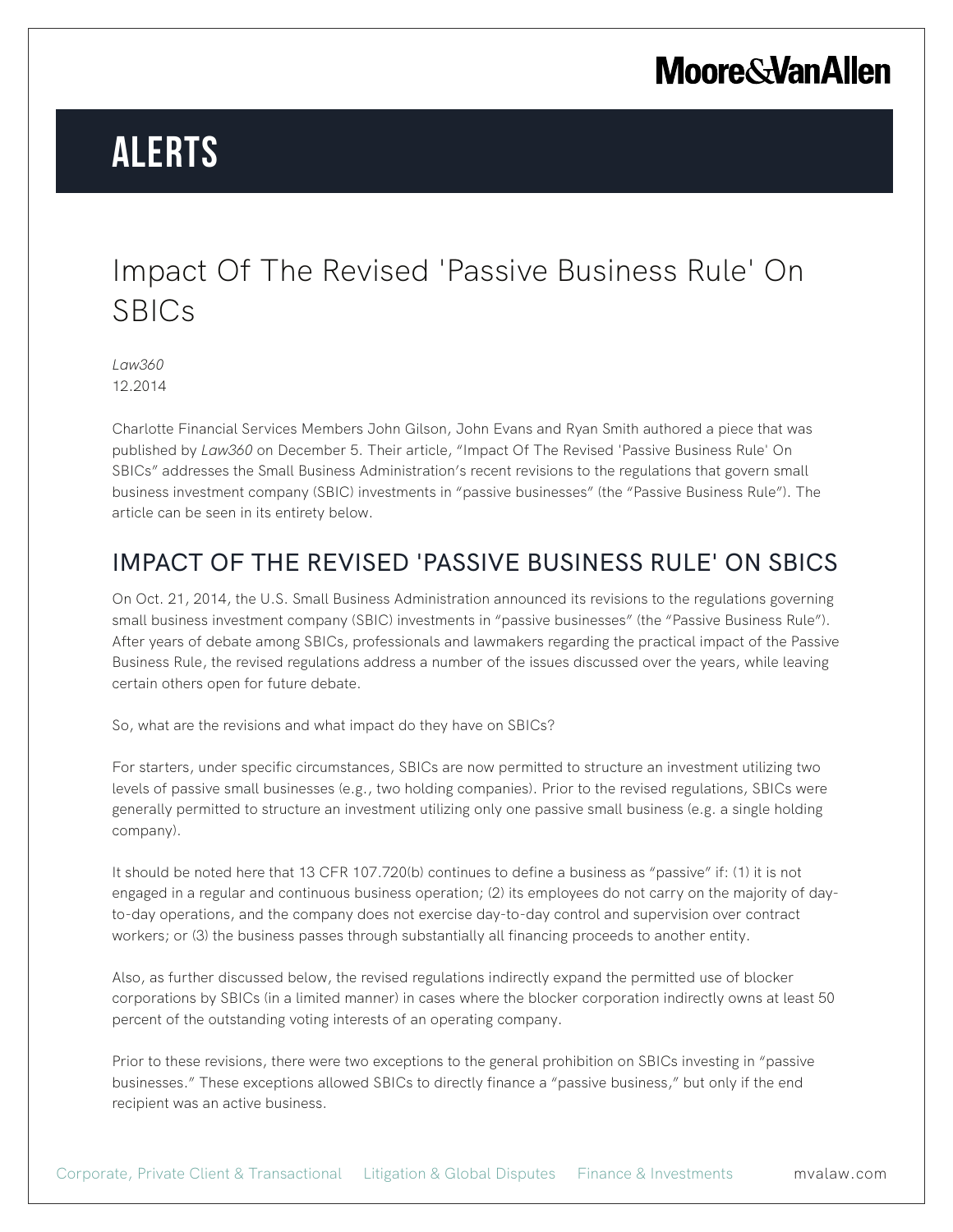### **Moore & Van Allen**

#### Impact Of The Revised 'Passive Business Rule' On SBICs

The first exception, contained in §107.720(b)(2), provided that SBICs could make investments in a "passive business" that in turn passed the investment proceeds to one or more "subsidiary companies," each of which must be a nonpassive small business. Prior to the revised regulations, a "subsidiary company" was defined only as a company in which at least 50 percent of the outstanding voting securities were directly owned by the financed passive business. The revisions to §107.720(b)(2) expand the definition of "subsidiary company" to allow financing proceeds to pass through a second passive business before reaching a nonpassive subsidiary.

As revised, "subsidiary company" means a company in which the passive business being financed either (1) directly owns at least 50 percent of the outstanding voting securities; or (2) indirectly owns at least 50 percent of the outstanding voting securities (by directly owning the outstanding voting securities of another passive small business that is the direct owner of the outstanding voting securities of the subsidiary company).

To illustrate, if an SBIC is directly financing a passive holding company ("HoldCo 1"), the revised regulations permit HoldCo 1 to pass the proceeds of that financing through another passive holding company ("HoldCo 2") to a nonpassive operating subsidiary ("OpCo"), so long as HoldCo 1, by virtue of its ownership of HoldCo 2, directly or indirectly owns at least 50 percent of the outstanding voting securities of OpCo.

It should be noted here that the SBA confirmed that "outstanding voting securities" is intended to refer to both the "securities" of a corporation and the "interests" of a limited liability company or limited partnership.

The second exception, identified in §107.720(b)(3), governs the formation and use of blocker corporations by SBICs to shield their investors from unrelated business taxable income. The revised regulations do not directly expand the use of a blocker corporation. Notwithstanding the foregoing, the exception contained in §107.720 (b)(3) is indirectly impacted (albeit in very limited circumstances) by the revisions to §107.720(b)(2).

As revised, §107.720(b)(2) does not specify any purpose for which a passive entity may or may not be utilized. Accordingly, as stated by the SBA, so long as the financing proceeds are passed through only to one or more nonpassive "subsidiary companies" as permitted by §107.720(b)(2), the revised regulations would also allow an SBIC to create a blocker corporation as one of the two permitted levels of passive businesses under §107.720(b)(2): (1) to protect an SBIC's foreign investors from the taxation imposed on income that is considered to be "effectively connected" (ECI) to a U.S. trade or business; and (2) in the case of an SBIC that either is a BDC licensed under the Investment Company Act of 1940 or is owned by a parent BDC, to avoid jeopardizing the BDC's qualification under the Regulated Investment Company regulations.

The impact here is very limited, however, because using a blocker corporation as one of the two permitted levels of passive businesses under revised §107.720(b)(2) would require such blocker corporation to indirectly own at least 50 percent of the outstanding voting interests of the nonpassive subsidiary (see illustration above), which would be atypical for an equity investment made in connection with a loan.

The SBA received comments calling for additional changes to the Passive Business Rule to further loosen the restrictions on investments in passive businesses. The following are notable changes that were suggested but not ultimately adopted: